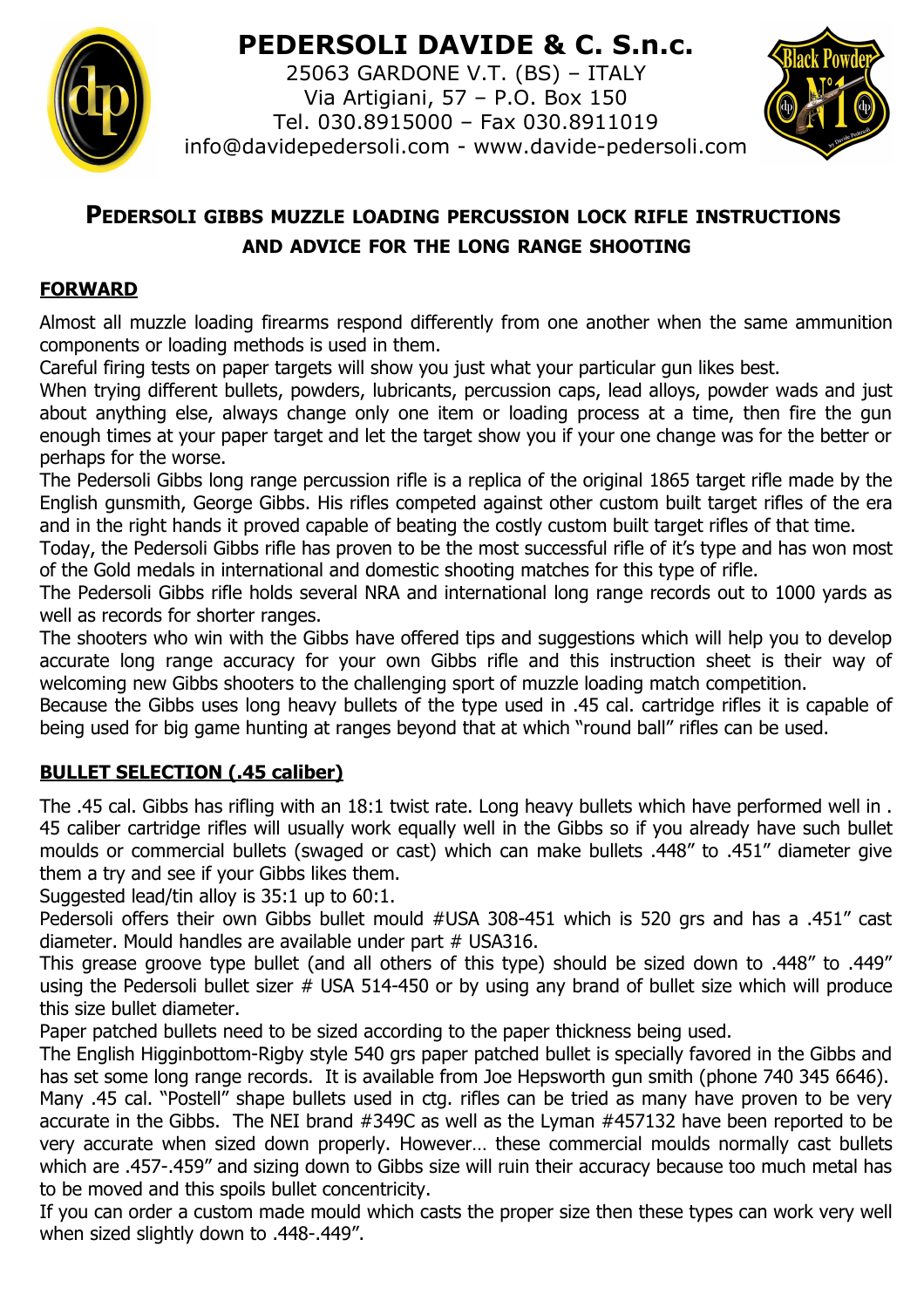The bullet diameter for your gun will be correct when the lubricated bullet can slide slowly down the "cleaned" barrel when the loading ramrod weight is all that is pushing the bullet. This rule is correct for both paper patched and grease groove bullets.

Due to slight manufacturing variations in broach rifling tolerances your rifle may require a slightly different bullet diameter.

#### **BULLET GREASE**

A good "black powder" bullet grease must be used on grooved bullets. Pedersoli offers a proven bullet grease called Lubriblack, part #USA 488 which can be applied using a conventional bullet size/lubricator or by the pan lubrication method.

Other recognized good black powder bullet greases are TC-Bore Butter, SPG, Rooster Labs BP-7, Black Magic, DGL, Lyman Black Powder Gold and White Lightning greases. There are dozens more which will work well and many shooters make their own grease. Experimentation is a big part of black powder shooting so it is good to try many products.

This instruction sheet will not go into the making of paper patched bullets but those instructions can be obtained on the world-wide-web by searching that subject name. We will mention that paper patched bullets can be fired with dry paper or with oiled paper by dipping or wiping the patched bullet with sperm oil, olive oil or other suggested liquid lubricants.

#### **OVER POWDER WAD**

The Gibbs does not require a card wad over the powder and the bullet rests gently on the powder itself.

However, many master class shooters using paper patched bullets have found that using a .45 cal. Ox-Yoke Wonder Wad on top of the powder has given excellent long range accuracy. This felt wad is impregnated with a BP grease and serves to protect the bullet base as well as to help leave the powder fouling softer. It is commonly used with paper patched bullets which have no grease grooves but can be tried even with grease groove bullets.

Several expert Gibbs shooters use a conventional .030" card wad placed over the powder charge when using grooved bullets so these types of wads should also be experimented with.

### **LOADING THE RIFLE**

Before each shot the barrel must be cleaned and the best method is to clean right down to the breech end of the barrel, thereby cleaning the chamber portion which holds the powder as well as the rifled portion in which the bullet will be located.

Your cleaning rod jag must be of the correct size so that your brand of patches make a snug fit in your barrel. If necessary change jags or patches until you get the snug fit.

A 2" cloth patch moistened with distilled water or with saliva is pressed down to the bottom of the chamber and pumped up and down several times. Remove the rod and reverse the patch. Run the same patch all the way down and pull it out without any pumping. Follow with a dry patch, run down and out.

Don't forget to fire a cap when you finish drying the barrel as this cleans out any dirt and moisture which may have been pushed in the flash hole of the barrel.

With a clean and dry barrel, the black powder charge must be poured "slowly" into the barrel using the correct length brass funnel.

Pedersoli makes the correct size and length loading funnel, part #USA 346.

With the powder charge down the barrel place the Wonder Wad or card wad (if used) on the muzzle and start it down the length of your bullet, using the prepared bullet of choice. Place your ram rod on the bullet nose and start the bullet down the barrel. The bullet and wad (if used) should slide down under the weight of the ram rod. A mark on the ram rod should be made to indicate when your type bullet and wad (if used) are seated gently on the powder charge. DO NOT apply additional seating pressure once the bullet and wad (if used) are gently on the powder charge.

This method of loading should produce muzzle velocity variations between 5 fps and 12 fps depending upon how consistently you do this job and also how good your powder quality is.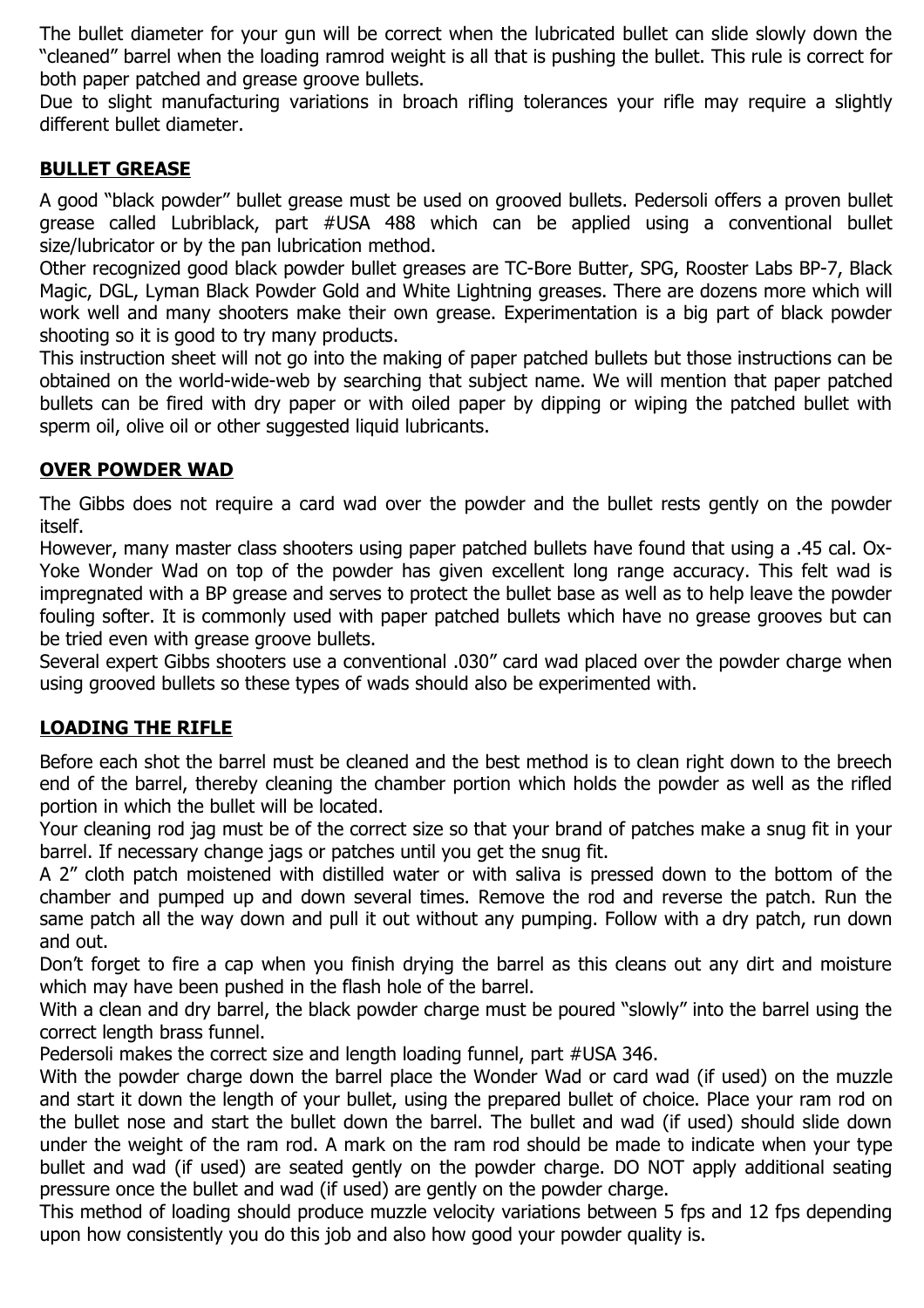A variation of this loading process is to seat a card wad on top of the powder charge and then gently place a 4 pound weight on the rod. This will compress the powder and wad a certain amount and gives repeatable consistency. Then the bullet is pushed down to rest "gently" on the card wad with no further powder compression.

Expect to obtain 2-4" groups at 200 yards, with round groups produced and no fliers. As you get better you will bring your group sizes down to 1.0 to 1.5 minute of angle at ranges out to 200 yards.

## **POWDER AND CHARGE**

There are many brands of black powder available in North America. They all perform differently and some are better than others.

Hodgdon brand Pyrodex and Triple Seven powders in pellet and granular form are popular with hunters and general users due to giving good power and acceptable accuracy. These powders are not capable of match grade accuracy at long ranges and are not used in the Gibbs except for practice shooting.

Also, there are several so called black powder substitute powders, none of which has the performance your Gibbs requires and these are not recommended for any type of shooting in your Gibbs for technical reasons.

We recommend Swiss Brand black powder as being the most consistent, powerful and accurate amongst the genuine black powders.

Close behind and in some conditions the equal of Swiss Brand powder we recommend the use of Schuetzen Brand, Goex Brand, Elephant Brand, KIK Band and finally Wano Brand (in the order shown).

The Swiss Brand is the most expensive and many shooters practice using a lower cost brand and save the Swiss for sighting in practice and for the actual shooting match.

The Swiss Brand is available in a grain size called 1½ Fg which is between Fg and FFg grain sizes.

The 1½ Fg is the most popular in the Gibbs but some shooters find excellent results from FFg grain size.

The FFFg powder is not suitable because it burns too fast, shortens nipple life and has lowered accuracy.

With the 540 grs Higginbottom-Rigby bullet (and most bullets in that weight range) 100 grs of Swiss 1½ Fg is used.

This charge produces 1300 fps muzzle velocity and is excellent out to 1000 yards range.

With lighter bullets it is suggested to start with around 72 grs powder charge and let your paper target tell you what charge the rifle likes with that bullet.

There is nothing gained by going over 100 grs as excess powder is not burned efficiently and just adds to the recoil of the rifle and may spoil accuracy slightly.

### **PERCUSSION CAPS**

There are several brands of percussion caps available and they too differ in performance.

The Gibbs delivers good accuracy with RWS brand #11 caps. Remington, Dynamit Nobel and CCI also make #11 percussion caps which can be tried out.

### **TYPES OF NIPPLES**

The standard nipple on the Gibbs #USA 484-3 (3 pack) is made from Beryllium and is available from Pedersoli dealers. A lower priced steel nipple is available as part # USA 470-3 (3 pack). The Beryllium nipple lasts much longer and resists fouling and corrosion better. Standard steel nipples should be replaced after every 40 shots have been fired in order to maintain accuracy.

A special platinum lined nipple is available from Joe Hepsworth who manufactures them for Gibbs shooters.

This nipple is recommended for serious match shooting because it resists fouling better and has a very long life.

Due to the heat and corrosive gasses, nipple threads can become stuck and resist removal. It is always recommended to use Teflon plumbers tape or some anti-seize liquid on the nipple threads when installing any type of nipple.